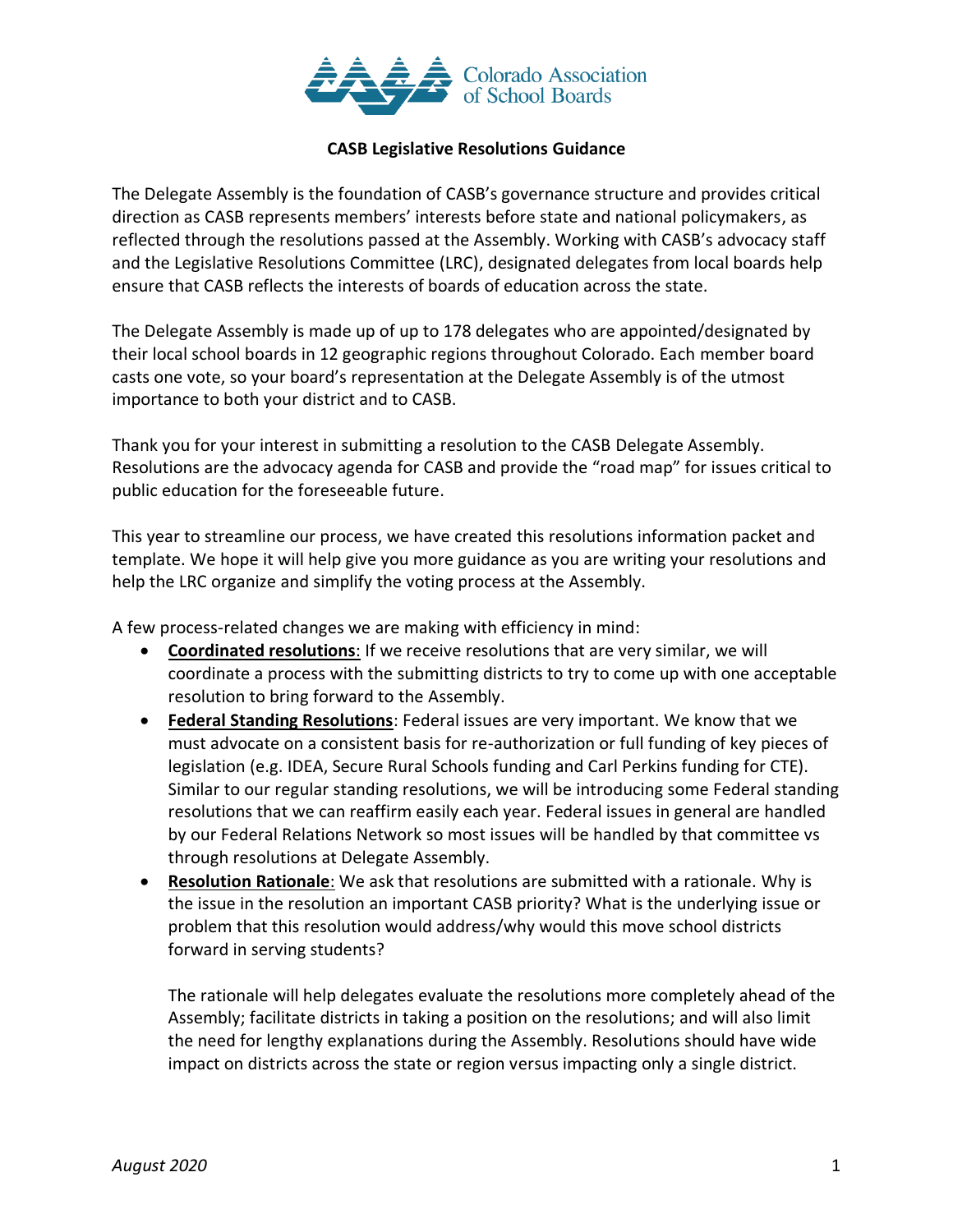

Resolutions typically fall into 3 overall categories and there are standing resolutions in each area. *Please read the standing resolutions and consider them when deciding on whether a new resolution is needed.* The three categories of resolutions are:

- Local Governance
- Finance
- Student Academic Achievement and Growth

# **CASB Standing Resolutions**

#### **Local Governance**

**SR1** Colorado's Constitution acknowledges the diverse nature of Colorado school districts and establishes locally elected school boards vested with control of instruction as the guarantor of educational quality responsive to local needs.

**SR2** Control of instruction, including efforts to restructure and fund public education, must be guided by student needs, improved academic growth and achievement, with responsible use of financial resources as determined by the locally elected school board.

**SR3** Essential functions of the local board of education's constitutional authority include establishing the course of curriculum and instruction, the process for determining the terms and conditions of employment for school district employees, and the budget to be used to implement the local community's priorities.

# **Finance**

**SR4** The state must provide Colorado's public schools with adequate and reliable funding pursuant to a formula that balances federal, state and local revenue sources and is intended to fully fund the legal requirements for and meet the educational needs of all Colorado students. Further, the state must increase the total annual appropriation of state special education funding by at least at the cost of inflation and caseload growth, to reduce unreimbursed special education expenditures at the local level.

**SR5** New legislation must expressly consider cost at the state and local levels and be fully funded before it may be enforced by the state.

**SR6** Existing mandates that are ineffective or that have a larger cost than benefit must be rescinded so local boards may dedicate those financial resources to better use.

# **Student Academic Growth and Achievement**

**SR7** The Colorado Association of School Boards supports a system of accountability that stresses local measures that inform instruction and separately acknowledges a need for a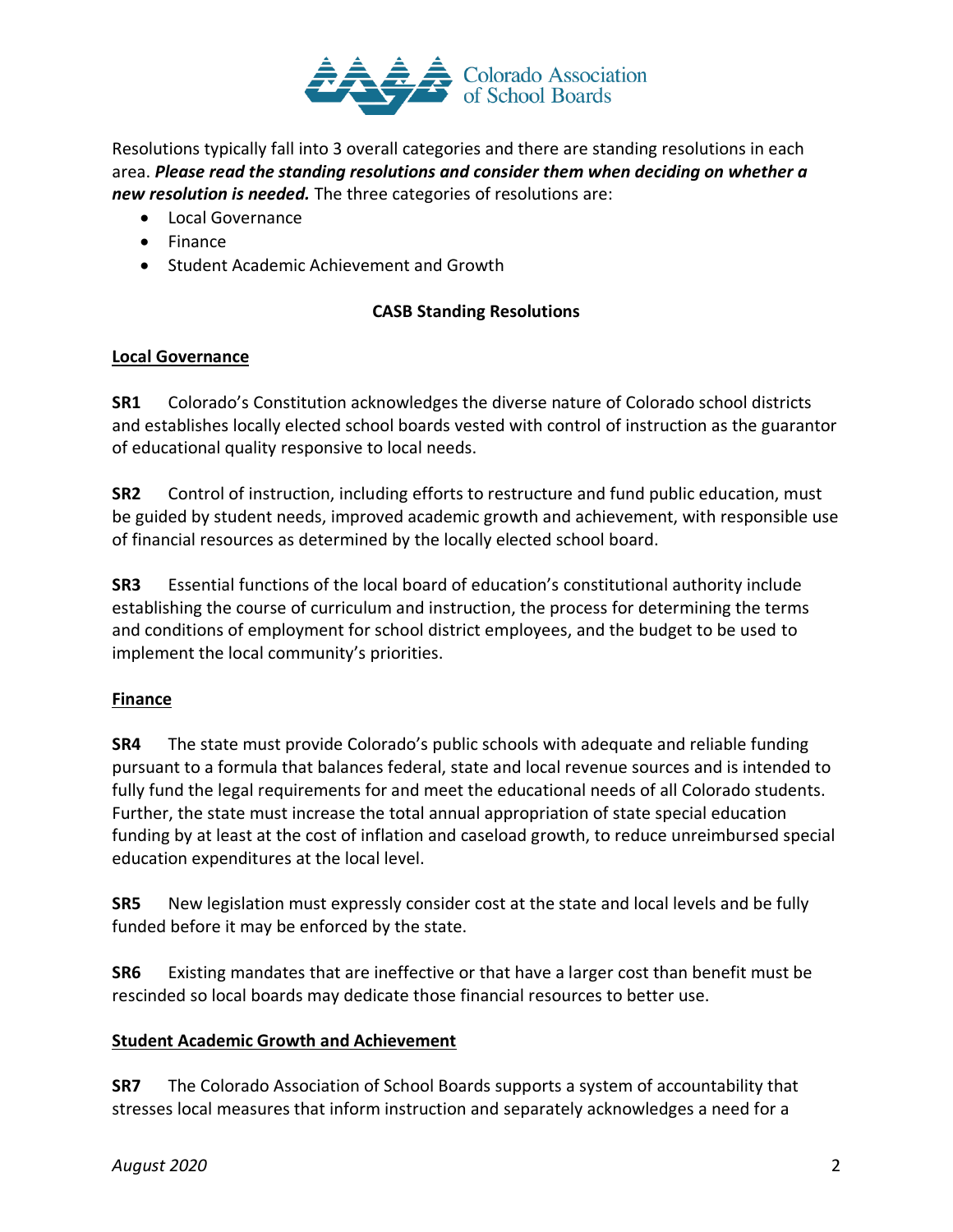

statewide system that allows measurement of school and district effectiveness and comparison between school districts.

**SR8** CASB opposes any state mandates beyond the federal minimums with respect to assessment and educator licensure to assure local boards' flexibility to allocate instructional time and place the best teacher in every classroom.

**SR9** Colorado school boards' constitutional authority includes the right to develop schools and programs to supplement current programs and ensure student access to diverse learning opportunities.

A couple of additional items will help the LRC and FRN Committees as they review the resolutions submitted:

\_\_\_\_\_\_\_\_\_\_\_\_\_\_\_\_\_\_\_\_\_\_\_\_\_\_\_\_\_\_\_\_\_\_\_\_\_\_\_\_\_\_\_\_\_\_\_\_\_\_\_\_\_\_\_\_\_\_\_\_\_\_\_\_\_\_\_\_\_\_\_\_

- Are you working with a legislator on introducing a bill or bills related to this resolution?
- Please provide your thoughts on whether this resolution would require additional funding if enacted.

Based on your input on the above items, the CASB Advocacy Team will work with your board to hold further conversations.

The following template provides you with the questions to be addressed when submitting the [call for resolutions form.](https://casb.memberclicks.net/2020_Delegate_Assembly#/) The resolutions template can be found on pages 4-5. It mirrors the online submissions form and can guide you as you write your resolution.

#### **The deadline for your board to submit a resolution is Thursday, September 10, 2020.**

**Thank you for submitting a resolution to CASB!**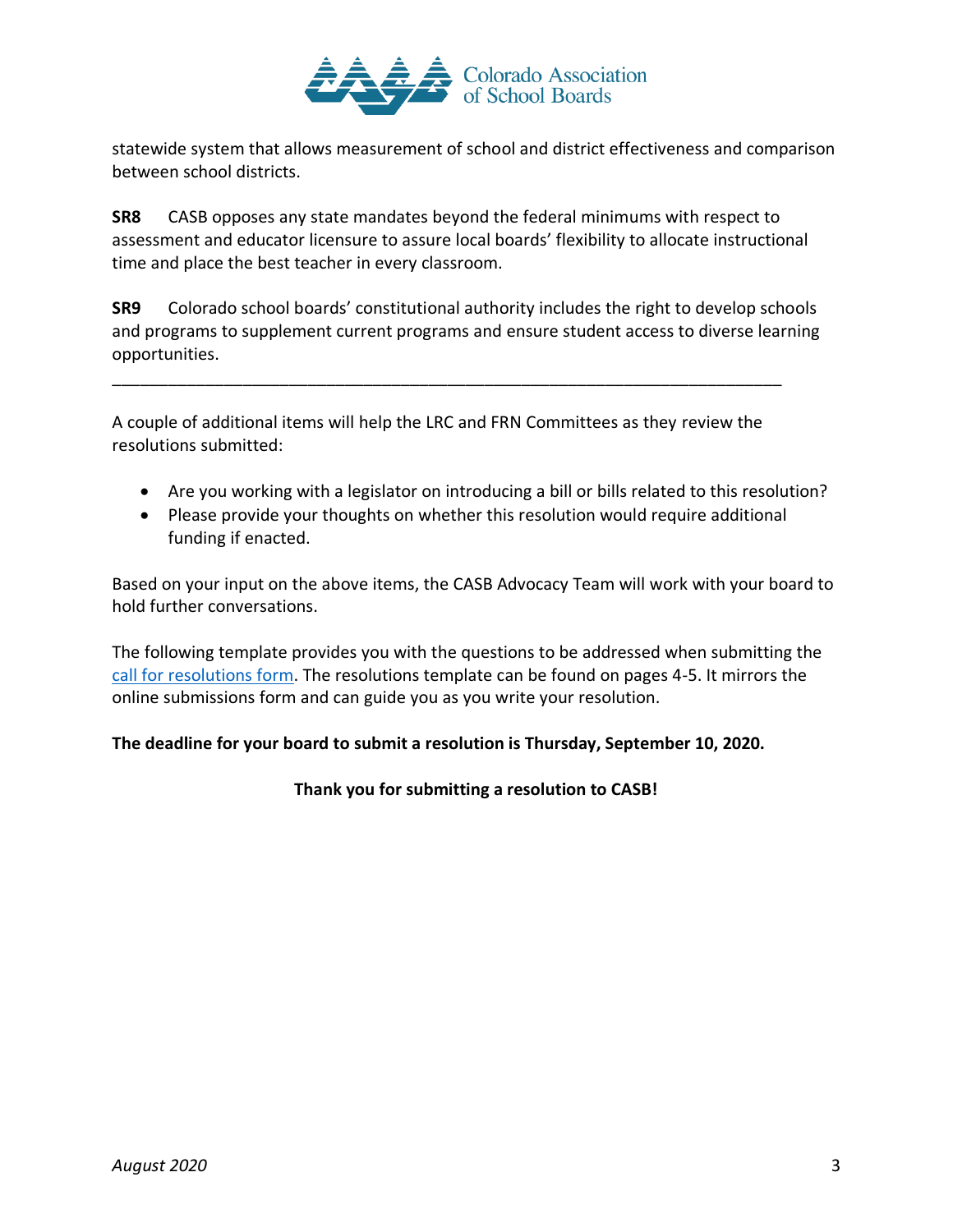

#### **Contact Information**

| Organization*                   |  |
|---------------------------------|--|
| <b>Organization is required</b> |  |
| Contact Name*                   |  |
| <b>Contact Name is required</b> |  |
| Email                           |  |
| Preferred*                      |  |
| Preferred is required           |  |
| Phone                           |  |
| Preferred*                      |  |
| Preferred is required           |  |

# Proposed Resolution

Thank you for your interest in submitting a resolution to the CASB Delegate Assembly. A few process changes we are making with efficiency in mind:

- . Coordinated resolutions: If we receive resolutions that are very similar, we will coordinate a process with the submitting districts to try to come up with one acceptable resolution to bring forward to the Assembly.
- Federal Standing Resolutions: Federal issues are very important. We know that we must advocate on a consistent basis for reauthorization or full funding of key pieces of legislation (e.g. IDEA, Secure Rural Schools funding, and Carl Perkins funding for CTE). Similar to our regular standing resolutions, we will be introducing some Federal standing resolutions that we can reaffirm easily each year. Federal issues in general are handled by our Federal Relations Network so most issues will be handled by that committee versus through resolutions at Delegate Assembly.
- . Resolution Rationale: We ask that resolutions are submitted with a rationale. Why is the issue in the resolution an important CASB priority? What is the underlying issue or problem that this resolution would address/why would this move school districts forward in serving students? The rationale will help delegates evaluate the resolutions more completely ahead of the Assembly; facilitate districts taking a position on the resolutions; and will also limit the need for lengthy explanations during the Assembly. Resolutions should have a wide impact on districts across the state or region vs. impacting only a single district.

Resolution Title or Subject: Please add a one sentence title or subject for your resolution.\*

Resolutions typically fall into 3 overall categories and there are standing resolutions (linked here) in each area. Please read the standing resolutions and consider them when deciding on whether a new resolution is needed. The three categories of resolutions are: Local Governance, Finance, and Student Academic Achievement and Growth.

#### Category:\*

- **O** Local Governance
- $\bigcirc$  Finance
- Student Academic Achievement and Growth
- $\bigcirc$  Other

Are you working with a legislator on introducing a bill or bills related to this resolution?\*

- $\bigcirc$  Yes
- $\bigcirc$  No